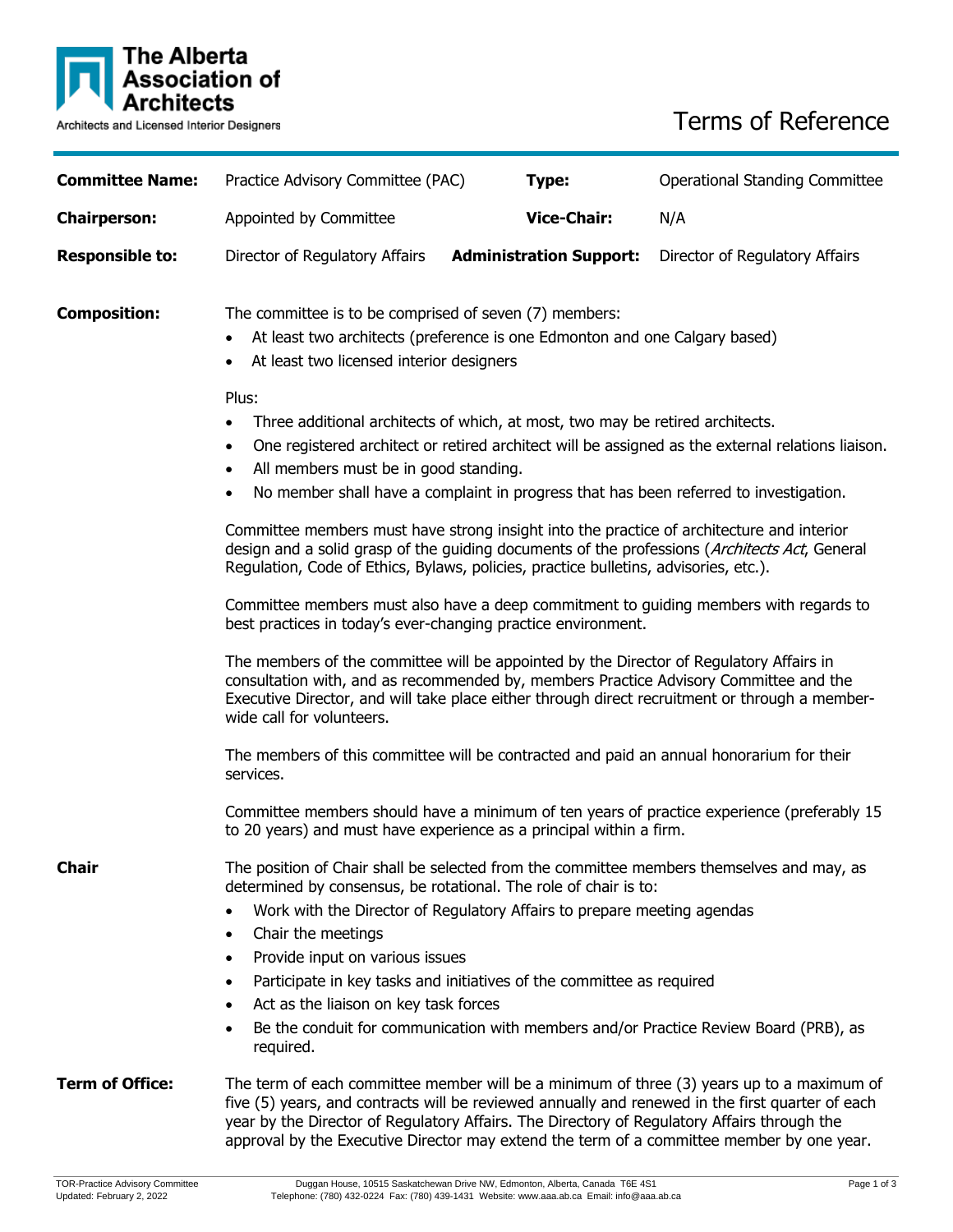**Criteria** The committee will meet bi-weekly or at the call of the Chair.

# **SPECIFIC AREAS OF RESPONSIBILITY**

**Mandate:** Advise the AAA membership and administration on practice matters as they relate to the AAA's Strategic Plan, the Architects Act, General Regulation and bylaws.

# **Relationship with the Director of Regulatory Affairs**

- To provide input on Agenda items for consideration.
- To record the notes of each meeting on a rotational basis based on a predetermined schedule.
- To create new and update existing Practice Bulletins and associated Quizzes to ultimately elevate practice standards.
- To prioritize initiatives and take ownership of key initiatives to elevate practice standards.
- To identify and make the Director of Regulatory Affairs aware of trends, issues, and matters relating to practice standards that AAA may wish to address or consider.

# **Relationship with the Practice Review Board (PRB)**

- To act in an advisory and collaborative capacity to assist the PRB in their mandate.
- Based on their observations and communications with the AAA membership and other industry stakeholders, to suggest potential subject matter to PRB for policy deliberation.
- To develop tools to communicate policy positions established by the PRB to the membership and other stakeholders.
- The Director of Regulatory Affairs and/or the Chair will serve as a liaison to PRB to facilitate regular communication between the two bodies.

# **Relationship with the Registrar**

• To act in an advisory and collaborative capacity upon request to assist the Registrar in addressing practice related issues.

### **Relationship with the Complaint Review Committee (CRC)**

- To relay to the Registrar matters that arise in their advisory capacity that may warrant review through the complaints process.
- PAC will notify the member that they will cease further communication on the particular file as it is outside of PAC's mandate to make any decisions, recommendations or determinations with regard to discipline cases.

### **Relationship with Other AAA Members**

- To provide advice and direction on practice related matters and inquiries directly on a rotational basis in accordance with a predetermined schedule.
- To maintain confidentiality of AAA members regarding communications entrusted to PAC's review and advice.
- Natasha's Notes and Tom's Tips

### **Relationship with Other AAA Committees and External Stakeholders**

- One member of PAC will be assigned to the External Relations role.
- This member will represent PAC on other AAA Committees, external Committees, meetings with AHJs and other stakeholders group meetings as required.
- They will act in an advisory and collaborative capacity to support the mandate of other AAA committees.
- Share issues and information with PAC and other AAA Committees and stakeholder groups.